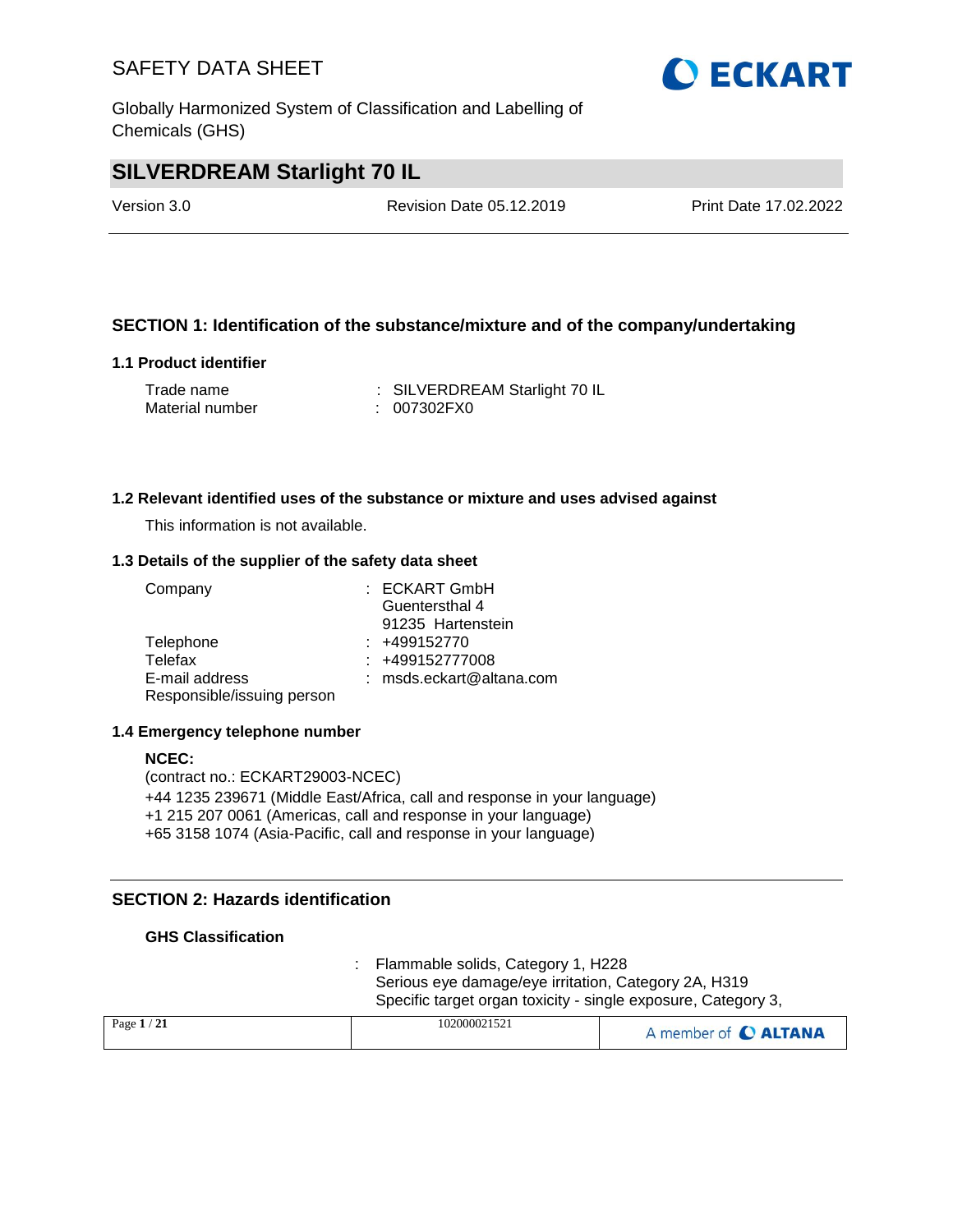Globally Harmonized System of Classification and Labelling of Chemicals (GHS)



## **SILVERDREAM Starlight 70 IL**

| Version 3.0              | <b>Revision Date 05.12.2019</b>                                                                                                                                                                                                                                                                                                                                                                                                                                                                                                                                                | Print Date 17.02.2022                                                                |
|--------------------------|--------------------------------------------------------------------------------------------------------------------------------------------------------------------------------------------------------------------------------------------------------------------------------------------------------------------------------------------------------------------------------------------------------------------------------------------------------------------------------------------------------------------------------------------------------------------------------|--------------------------------------------------------------------------------------|
|                          | Central nervous system, H336                                                                                                                                                                                                                                                                                                                                                                                                                                                                                                                                                   |                                                                                      |
| <b>GHS-Labelling</b>     |                                                                                                                                                                                                                                                                                                                                                                                                                                                                                                                                                                                |                                                                                      |
| Symbol(s)                |                                                                                                                                                                                                                                                                                                                                                                                                                                                                                                                                                                                |                                                                                      |
| Signal word              | Danger                                                                                                                                                                                                                                                                                                                                                                                                                                                                                                                                                                         |                                                                                      |
| <b>Hazard statements</b> | H228: Flammable solid.<br>H319: Causes serious eye irritation.<br>H336: May cause drowsiness or dizziness.                                                                                                                                                                                                                                                                                                                                                                                                                                                                     |                                                                                      |
| Precautionary statements | <b>Prevention:</b><br>P210<br>Keep away from heat, hot surfaces, sparks, open<br>flames and other ignition sources. No smoking.<br>Avoid breathing dust/ fume/ gas/ mist/ vapours/ spray.<br>P <sub>261</sub><br>P280<br>Wear protective gloves/ protective clothing/ eye<br>protection/ face protection/ hearing protection.<br><b>Response:</b><br>P304 + P340 + P312<br>air and keep comfortable for breathing. Call a POISON<br>CENTER/doctor if you feel unwell.<br>P370 + P378<br>In case of fire: Use for extinction: Special<br>powder for metal fires.<br>P370 + P378 | IF INHALED: Remove person to fresh<br>In case of fire: Use for extinction: Dry sand. |

| <b>Identification</b> | CAS-No. |
|-----------------------|---------|
| propan-2-ol           | 67-63-0 |

### **SECTION 3: Composition/information on ingredients**

| Page $2/21$ | 102000021521 | A member of C ALTANA |
|-------------|--------------|----------------------|
|             |              |                      |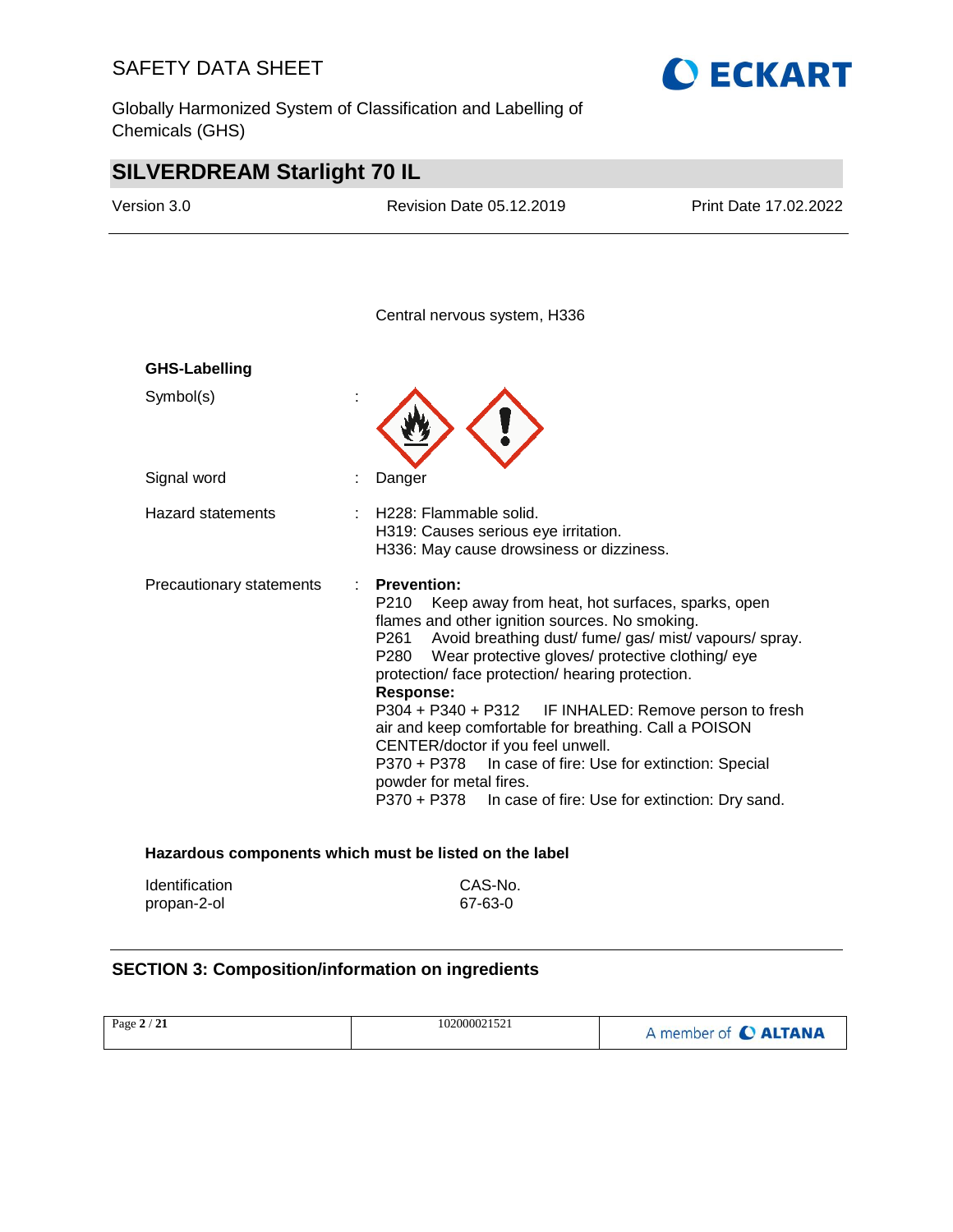Globally Harmonized System of Classification and Labelling of Chemicals (GHS)

## **SILVERDREAM Starlight 70 IL**

Version 3.0 Revision Date 05.12.2019 Print Date 17.02.2022

Substance No. **:** :

### **Hazardous components**

| Chemical name                 | CAS-No.<br>EINECS-No.  | Classification and<br>labelling                                                                       | Concentration <sup>[%]</sup> |
|-------------------------------|------------------------|-------------------------------------------------------------------------------------------------------|------------------------------|
| aluminium powder (stabilised) | 7429-90-5<br>231-072-3 | Flam. Sol.;1;H228                                                                                     | $50 - 100$                   |
| propan-2-ol                   | 67-63-0<br>200-661-7   | Flam. Liq.;2;H225<br>Acute Tox.;5;H303<br>Acute Tox.;5;H313<br>Eye Irrit.; 2A; H319<br>STOT SE;3;H336 | $25 - 50$                    |

For the full text of the H-Statements mentioned in this Section, see Section 16.

### **SECTION 4: First aid measures**

### **4.1 Description of first aid measures**

| General advice          | : Move the victim to fresh air.<br>Do not leave the victim unattended.                                                      |
|-------------------------|-----------------------------------------------------------------------------------------------------------------------------|
|                         | Move out of dangerous area.<br>Show this safety data sheet to the doctor in attendance.                                     |
| If inhaled              | : Consult a physician after significant exposure.<br>If unconscious, place in recovery position and seek medical<br>advice. |
| In case of skin contact | : Wash off immediately with soap and plenty of water.                                                                       |
|                         | If on skin, rinse well with water.<br>If on clothes, remove clothes.                                                        |

| Page $3/21$ | 102000021521 | A member of C ALTANA |
|-------------|--------------|----------------------|
|-------------|--------------|----------------------|

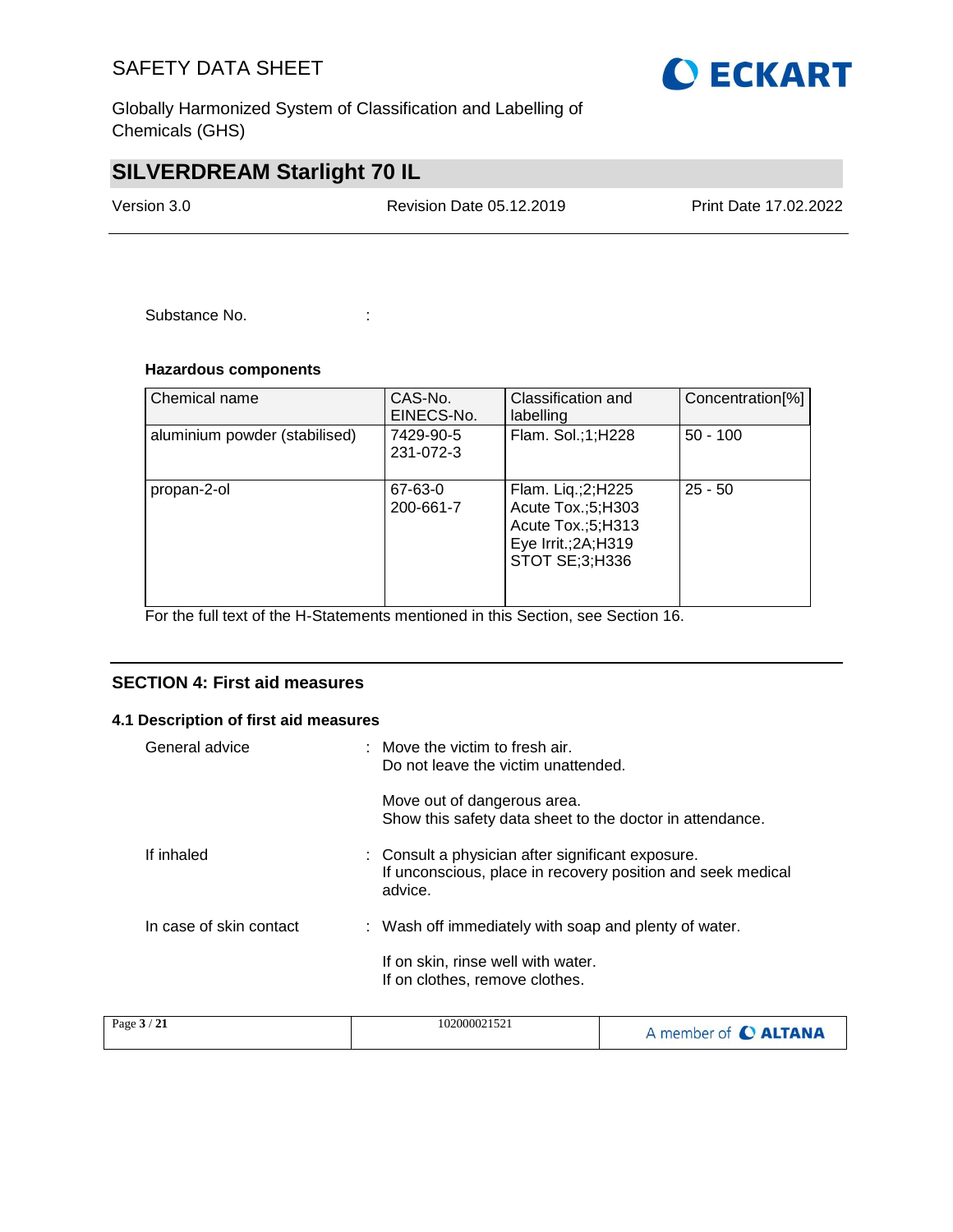**SILVERDREAM Starlight 70 IL**

Globally Harmonized System of Classification and Labelling of Chemicals (GHS)

**O ECKART** 

| <u>UILVLINDINLAIN UTAI IIIJIITTU IL</u> |                                                                                                                                                                                 |                       |
|-----------------------------------------|---------------------------------------------------------------------------------------------------------------------------------------------------------------------------------|-----------------------|
| Version 3.0                             | Revision Date 05.12.2019                                                                                                                                                        | Print Date 17.02.2022 |
|                                         |                                                                                                                                                                                 |                       |
| In case of eye contact                  | : Remove contact lenses.<br>Keep eye wide open while rinsing.<br>If eye irritation persists, consult a specialist.                                                              |                       |
|                                         | Immediately flush eye(s) with plenty of water.                                                                                                                                  |                       |
|                                         | Immediately flush eye(s) with plenty of water.<br>Remove contact lenses.<br>Keep eye wide open while rinsing.<br>If eye irritation persists, consult a specialist.              |                       |
| If swallowed                            | : Keep respiratory tract clear.<br>Do not give milk or alcoholic beverages.<br>Never give anything by mouth to an unconscious person.<br>If symptoms persist, call a physician. |                       |

### **4.2 Most important symptoms and effects, both acute and delayed**

This information is not available.

### **4.3 Indication of any immediate medical attention and special treatment needed**

This information is not available.

### **SECTION 5: Firefighting measures**

### **5.1 Extinguishing media**

| Suitable extinguishing media      | : Dry sand, Special powder against metal fire   |
|-----------------------------------|-------------------------------------------------|
| Unsuitable extinguishing<br>media | : Water, Foam, Carbon dioxide (CO2), ABC powder |

### **5.2 Special hazards arising from the substance or mixture**

This information is not available.

### **5.3 Advice for firefighters**

Special protective equipment : Use personal protective equipment.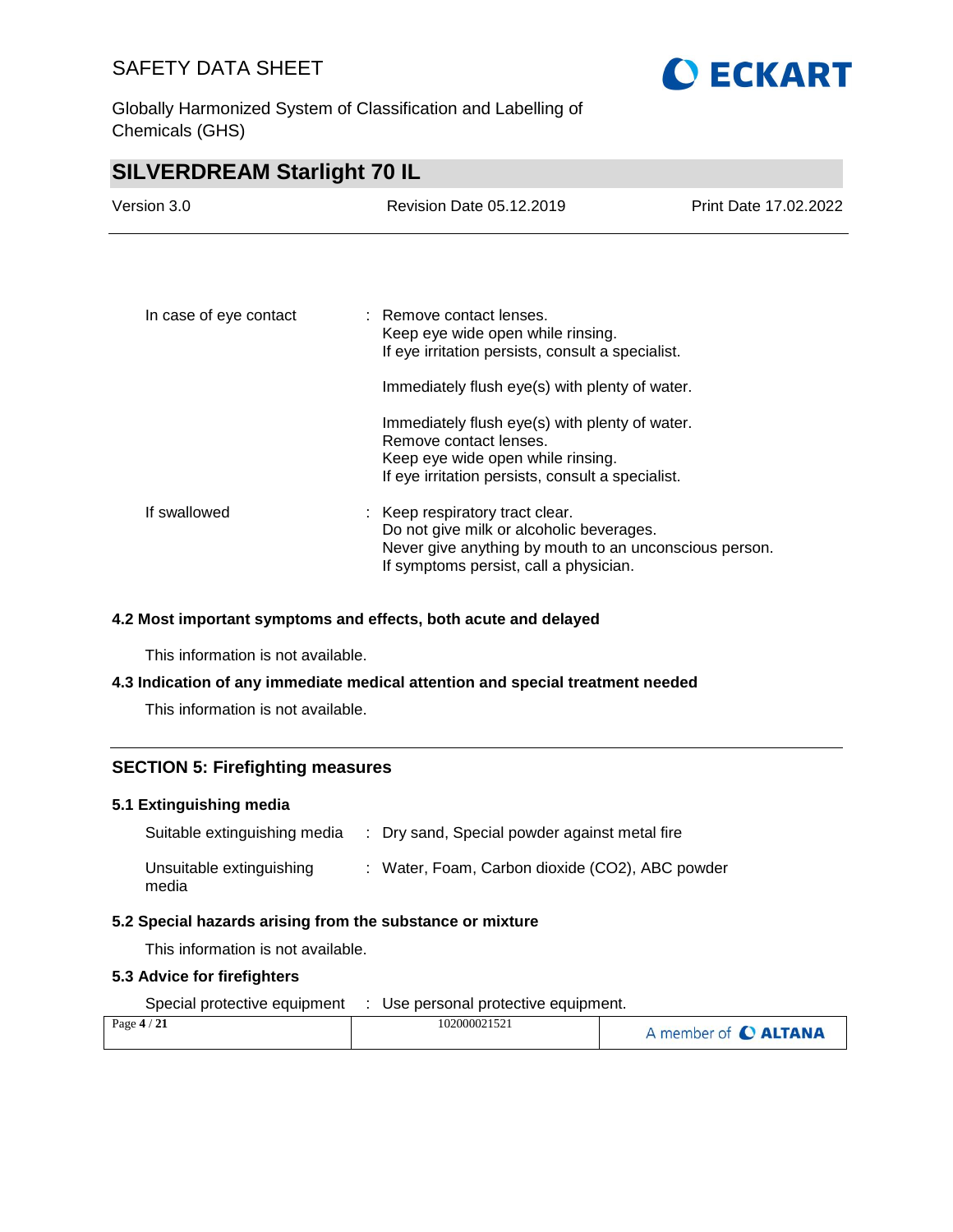Globally Harmonized System of Classification and Labelling of Chemicals (GHS)



### **SECTION 6: Accidental release measures**

### **6.1 Personal precautions, protective equipment and emergency procedures**

| Personal precautions                 | : Evacuate personnel to safe areas.<br>Use personal protective equipment.<br>Use personal protective equipment.<br>Avoid dust formation.<br>Remove all sources of ignition. |
|--------------------------------------|-----------------------------------------------------------------------------------------------------------------------------------------------------------------------------|
| <b>6.2 Environmental precautions</b> |                                                                                                                                                                             |

### Environmental precautions : Prevent product from entering drains. Prevent further leakage or spillage if safe to do so. If the product contaminates rivers and lakes or drains inform respective authorities.

### **6.3 Methods and materials for containment and cleaning up**

| Methods for cleaning up | : Use mechanical handling equipment.<br>Soak up with inert absorbent material (e.g. sand, silica gel,<br>acid binder, universal binder, sawdust). |
|-------------------------|---------------------------------------------------------------------------------------------------------------------------------------------------|
|                         | Do not flush with water.<br>Keep in suitable, closed containers for disposal.                                                                     |

### **6.4 Reference to other sections**

| Page $5/21$ | 102000021521 | A member of C ALTANA |
|-------------|--------------|----------------------|
|-------------|--------------|----------------------|

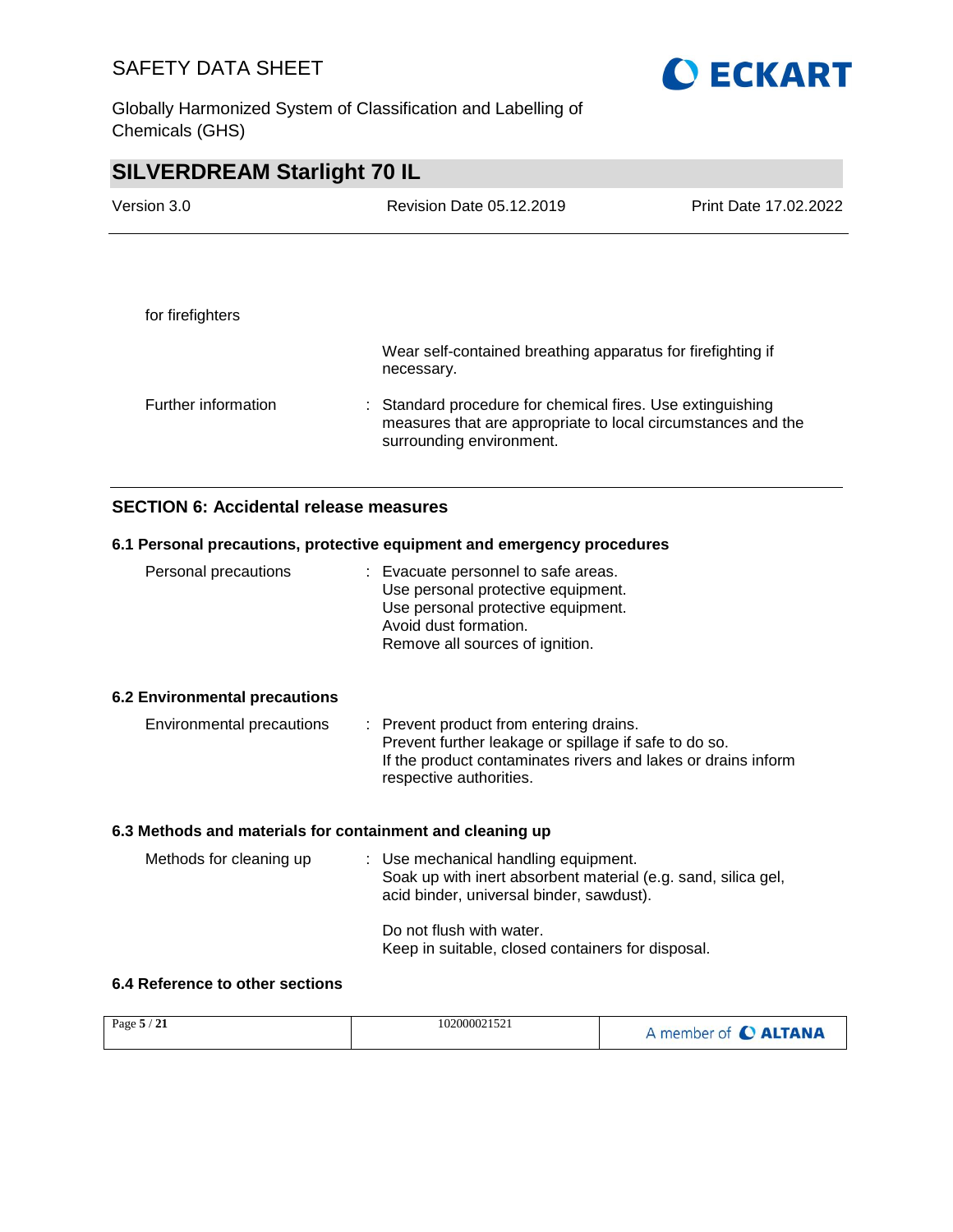Globally Harmonized System of Classification and Labelling of Chemicals (GHS)



## **SILVERDREAM Starlight 70 IL**

Version 3.0 Revision Date 05.12.2019 Print Date 17.02.2022

For personal protection see section 8.

### **SECTION 7: Handling and storage**

### **7.1 Precautions for safe handling**

| Advice on safe handling                                          |    | : Keep away from heat and sources of ignition. Avoid dust<br>formation. Ensure adequate ventilation.                                                                                                                                                                                                                                                                                                                                         |
|------------------------------------------------------------------|----|----------------------------------------------------------------------------------------------------------------------------------------------------------------------------------------------------------------------------------------------------------------------------------------------------------------------------------------------------------------------------------------------------------------------------------------------|
|                                                                  |    | Avoid formation of respirable particles. Do not breathe<br>vapours/dust. Avoid exposure - obtain special instructions<br>before use. Avoid contact with skin and eyes. For personal<br>protection see section 8. Smoking, eating and drinking should<br>be prohibited in the application area. Provide sufficient air<br>exchange and/or exhaust in work rooms. Dispose of rinse<br>water in accordance with local and national regulations. |
| Advice on protection against<br>fire and explosion               | ÷. | Earthing of containers and apparatuses is essential. Take<br>measures to prevent the build up of electrostatic charge. Use<br>explosion-proof equipment.                                                                                                                                                                                                                                                                                     |
|                                                                  |    | Avoid dust formation. Keep away from open flames, hot<br>surfaces and sources of ignition.                                                                                                                                                                                                                                                                                                                                                   |
| Hygiene measures                                                 |    | : When using do not eat or drink. When using do not smoke.<br>Wash hands before breaks and at the end of workday.                                                                                                                                                                                                                                                                                                                            |
| 7.2 Conditions for safe storage, including any incompatibilities |    |                                                                                                                                                                                                                                                                                                                                                                                                                                              |
| Requirements for storage<br>areas and containers                 |    | : Store in original container. Keep containers tightly closed in a<br>cool, well-ventilated place. Keep container closed when not in<br>use. Keep away from sources of ignition - No smoking.                                                                                                                                                                                                                                                |

No smoking. Keep container tightly closed in a dry and wellventilated place. Electrical installations / working materials must comply with the technological safety standards.

| Further information on<br>storage conditions | : Protect from humidity and water. Do not allow to dry. |                      |  |
|----------------------------------------------|---------------------------------------------------------|----------------------|--|
| Page $6/21$                                  | 102000021521                                            | A member of C ALTANA |  |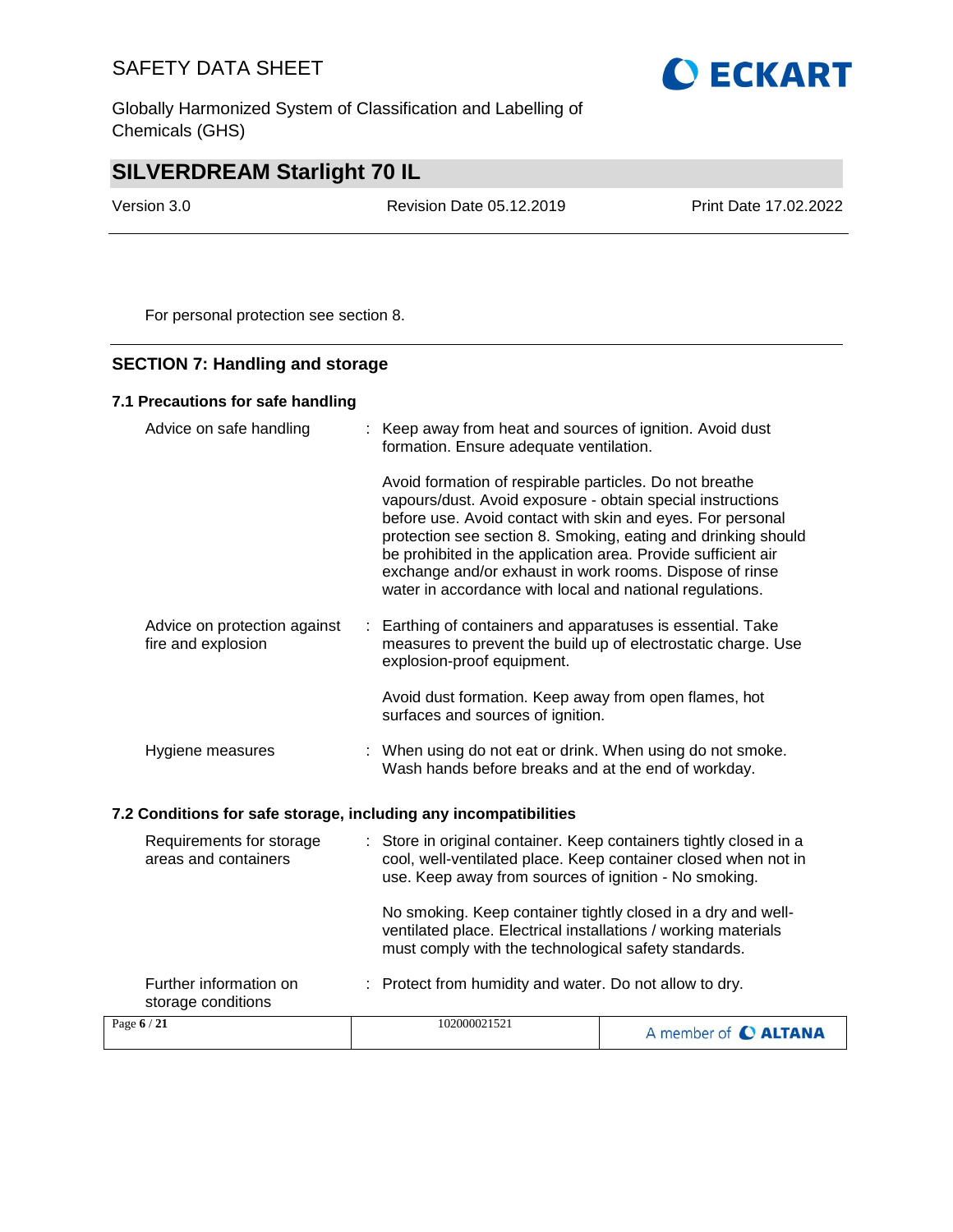Globally Harmonized System of Classification and Labelling of Chemicals (GHS)





### **7.3 Specific end use(s)**

This information is not available.

### **SECTION 8: Exposure controls/personal protection**

### **8.1 Control parameters**

### **Germany:**

| Components                                 | CAS-No.   | Value type<br>(Form of<br>exposure)                                                                                                                  | Control<br>parameters   | Update     | <b>Basis</b>         |
|--------------------------------------------|-----------|------------------------------------------------------------------------------------------------------------------------------------------------------|-------------------------|------------|----------------------|
| aluminium<br>powder<br>(stabilised)        | 7429-90-5 | AGW (Inhalable<br>fraction)                                                                                                                          | 10 $mg/m3$              | 2014-04-02 | DE TRGS 900          |
| Peak-limit: excursion<br>factor (category) |           | 2; (II)                                                                                                                                              |                         |            |                      |
| Further information                        |           | Commission for dangerous substances Senate commission for the<br>review of compounds at the work place dangerous for the health<br>(MAK-commission). |                         |            |                      |
| aluminium<br>powder<br>(stabilised)        | 7429-90-5 | AGW (Alveolate<br>fraction)                                                                                                                          | $1,25 \,\mathrm{mq/m3}$ | 2014-04-02 | DE TRGS 900          |
| Peak-limit: excursion<br>factor (category) |           | 2; (II)                                                                                                                                              |                         |            |                      |
| Further information                        |           | Commission for dangerous substances Senate commission for the<br>review of compounds at the work place dangerous for the health                      |                         |            |                      |
| Page 7 / 21                                |           |                                                                                                                                                      | 102000021521            |            | A member of C ALTANA |

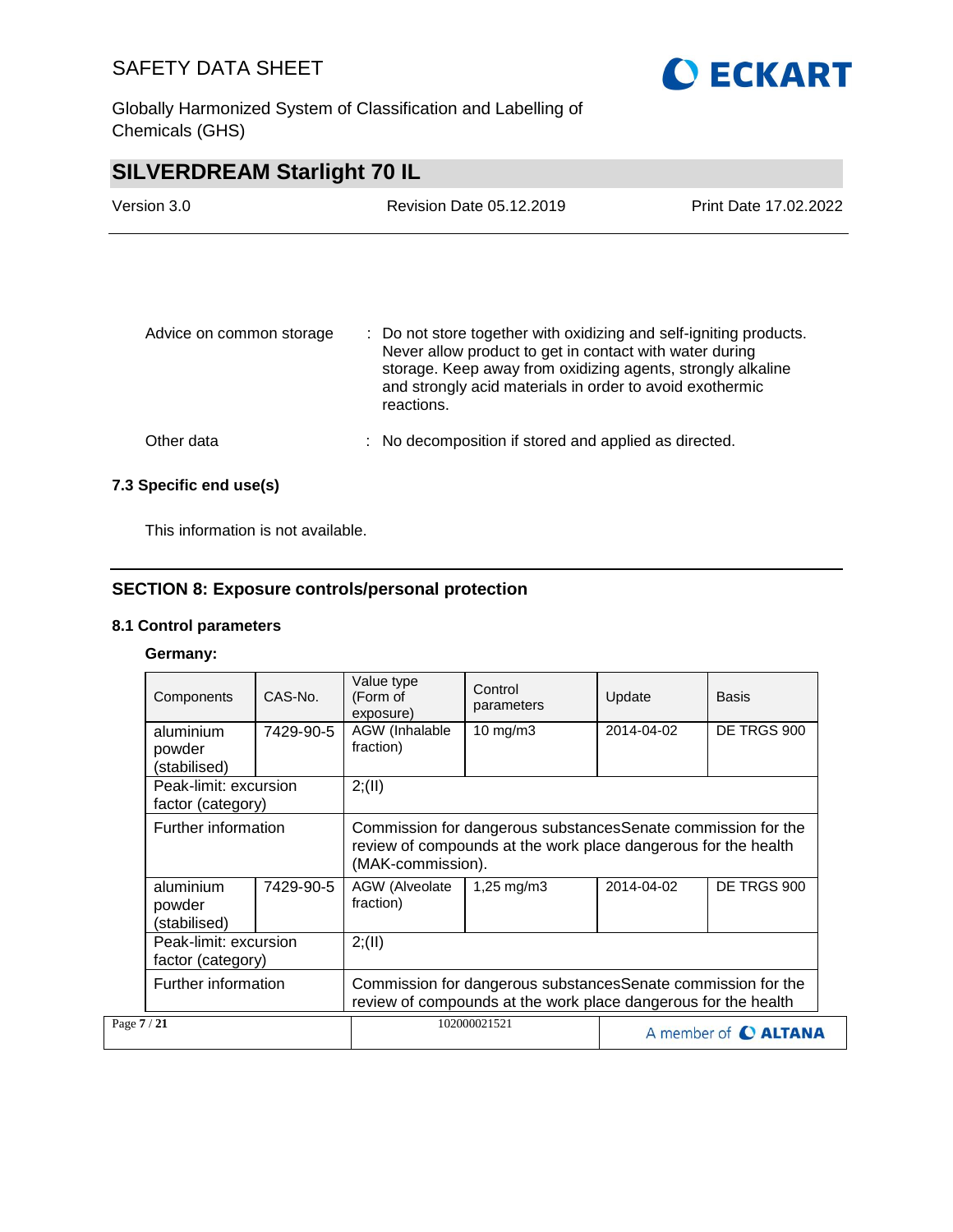

Globally Harmonized System of Classification and Labelling of Chemicals (GHS)

## **SILVERDREAM Starlight 70 IL**

Version 3.0 Revision Date 05.12.2019 Print Date 17.02.2022

|                                                                                                                                                                                                                                                                |         | (MAK-commission). |                      |            |             |
|----------------------------------------------------------------------------------------------------------------------------------------------------------------------------------------------------------------------------------------------------------------|---------|-------------------|----------------------|------------|-------------|
| propan-2-ol                                                                                                                                                                                                                                                    | 67-63-0 | AGW               | 200 ppm<br>500 mg/m3 | 2006-01-01 | DE TRGS 900 |
| Peak-limit: excursion<br>factor (category)                                                                                                                                                                                                                     | 2; (II) |                   |                      |            |             |
| Further information<br>Senate commission for the review of compounds at the work<br>place dangerous for the health (MAK-commission). When there is<br>compliance with the OEL and biological tolerance values, there is<br>no risk of harming the unborn child |         |                   |                      |            |             |

### **United States of America (USA):**

| Components                          | CAS-No.   | Value type<br>(Form of<br>exposure) | Control<br>parameters                  | Update     | <b>Basis</b>         |
|-------------------------------------|-----------|-------------------------------------|----------------------------------------|------------|----------------------|
| aluminium<br>powder<br>(stabilised) | 7429-90-5 | TWA (total dust)                    | 50 Million particles<br>per cubic foot | 2012-07-01 |                      |
| aluminium<br>powder<br>(stabilised) | 7429-90-5 | <b>TWA</b><br>(Respirable)          | 5 mg/m3                                | 2013-10-08 |                      |
| aluminium<br>powder<br>(stabilised) | 7429-90-5 | TWA (total dust)                    | 15 mg/m3                               | 2012-07-01 |                      |
| aluminium<br>powder<br>(stabilised) | 7429-90-5 | TWA (total)                         | 10 mg/m3                               | 2013-10-08 |                      |
| aluminium<br>powder<br>(stabilised) | 7429-90-5 | TWA (respirable<br>fraction)        | $5$ mg/m $3$                           | 2012-07-01 |                      |
| aluminium<br>powder<br>(stabilised) | 7429-90-5 | TWA (respirable<br>fraction)        | 15 Million particles<br>per cubic foot | 2012-07-01 |                      |
| aluminium<br>powder<br>(stabilised) | 7429-90-5 | PEL (Total dust)                    | 10 mg/m3                               | 2014-11-26 |                      |
| aluminium<br>powder                 | 7429-90-5 | PEL (respirable<br>dust fraction)   | $5$ mg/m $3$                           | 2014-11-26 |                      |
| Page 8 / 21                         |           |                                     | 102000021521                           |            | A member of C ALTANA |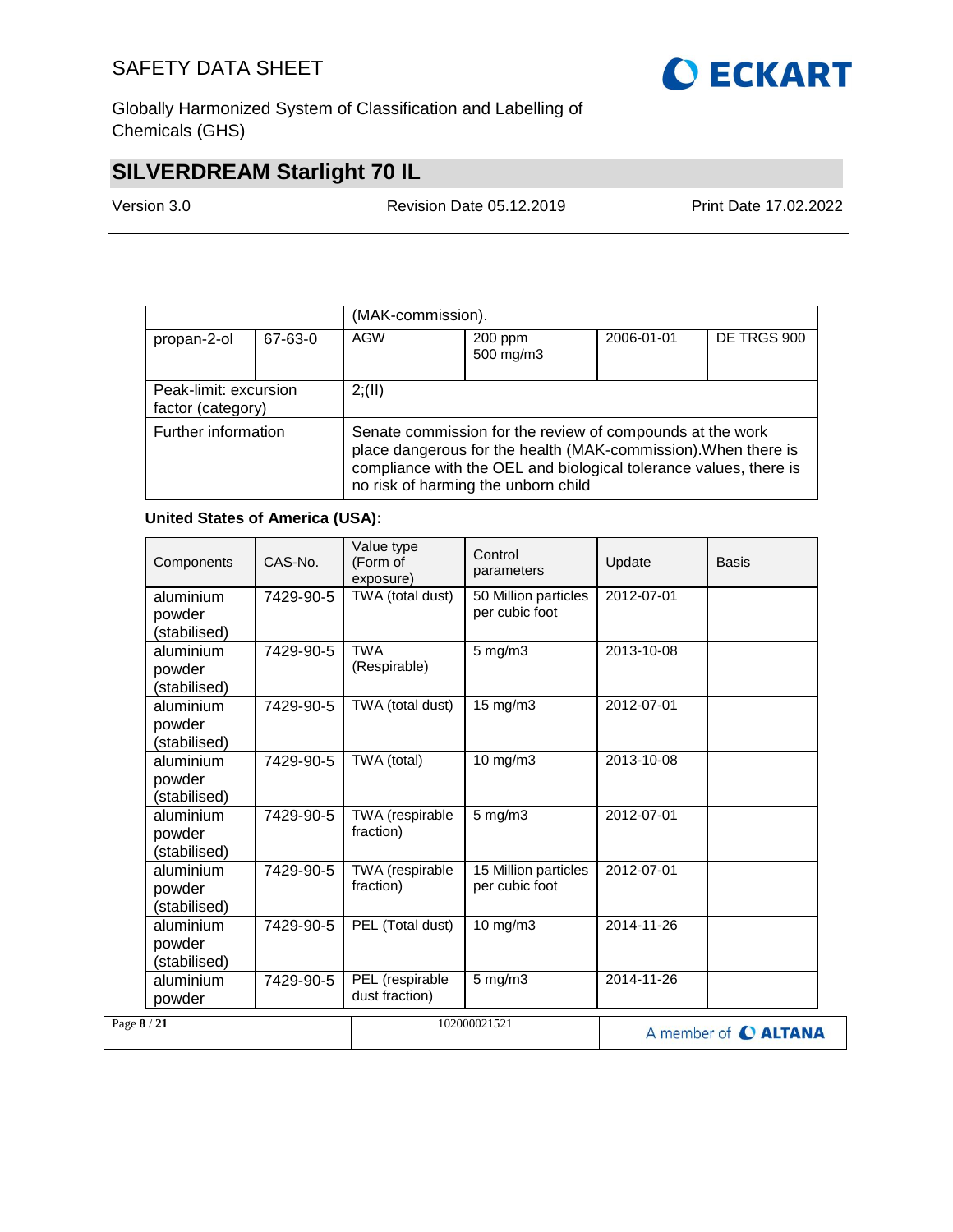

Globally Harmonized System of Classification and Labelling of Chemicals (GHS)

## **SILVERDREAM Starlight 70 IL**

Version 3.0 Revision Date 05.12.2019 Print Date 17.02.2022

| (stabilised) |           |                     |                   |                  |  |
|--------------|-----------|---------------------|-------------------|------------------|--|
| aluminium    | 7429-90-5 | <b>TWA</b>          | 1 $mg/m3$         | $2008 - 01 - 01$ |  |
| powder       |           | (Respirable         |                   |                  |  |
| (stabilised) |           | fraction)           |                   |                  |  |
| aluminium    | 7429-90-5 | <b>TWA</b>          | $5$ mg/m $3$      | 2005-09-01       |  |
| powder       |           |                     |                   |                  |  |
| (stabilised) |           |                     |                   |                  |  |
| aluminium    | 7429-90-5 | <b>TWA (Total)</b>  | $15 \text{ mg/m}$ | 1989-01-19       |  |
| powder       |           |                     |                   |                  |  |
| (stabilised) |           |                     |                   |                  |  |
| aluminium    | 7429-90-5 | <b>TWA</b>          | $5$ mg/m $3$      | 1989-01-19       |  |
| powder       |           | (Respirable         |                   |                  |  |
| (stabilised) |           | fraction)           |                   |                  |  |
| aluminium    | 7429-90-5 | TWA (total dust)    | $15 \text{ mg/m}$ | 2011-07-01       |  |
| powder       |           |                     |                   |                  |  |
| (stabilised) |           |                     |                   |                  |  |
| aluminium    | 7429-90-5 | TWA (respirable     | $5$ mg/m $3$      | 2011-07-01       |  |
| powder       |           | fraction)           |                   |                  |  |
| (stabilised) |           |                     |                   |                  |  |
| aluminium    | 7429-90-5 | <b>TWA</b> (Total   | 15 mg/m3          | 1989-01-19       |  |
| powder       |           | dust)               |                   |                  |  |
| (stabilised) |           |                     |                   |                  |  |
| aluminium    | 7429-90-5 | TWA (respirable     | $5$ mg/m $3$      | 1989-01-19       |  |
| powder       |           | dust fraction)      |                   |                  |  |
| (stabilised) |           |                     |                   |                  |  |
| aluminium    | 7429-90-5 | <b>TWA</b> (welding | $5$ mg/m $3$      | 2013-10-08       |  |
| powder       |           | fumes)              |                   |                  |  |
| (stabilised) |           |                     |                   |                  |  |
| aluminium    | 7429-90-5 | TWA (pyro           | $5$ mg/m $3$      | 2013-10-08       |  |
| powder       |           | powders)            |                   |                  |  |
| (stabilised) |           |                     |                   |                  |  |
| aluminium    | 7429-90-5 | <b>TWA</b>          | 1 $mg/m3$         | 2013-03-01       |  |
| powder       |           | (Respirable         |                   |                  |  |
| (stabilised) |           | fraction)           |                   |                  |  |
| aluminium    | 7429-90-5 | <b>TWA (Fumes)</b>  | $5$ mg/m $3$      | 1989-01-19       |  |
| powder       |           |                     |                   |                  |  |
| (stabilised) |           |                     |                   |                  |  |
| aluminium    | 7429-90-5 | PEL (Welding        | $5$ mg/m $3$      | 2017-10-02       |  |
|              |           |                     |                   |                  |  |

| Page $9/21$ | 102000021521 | A member of C ALTANA |
|-------------|--------------|----------------------|
|             |              |                      |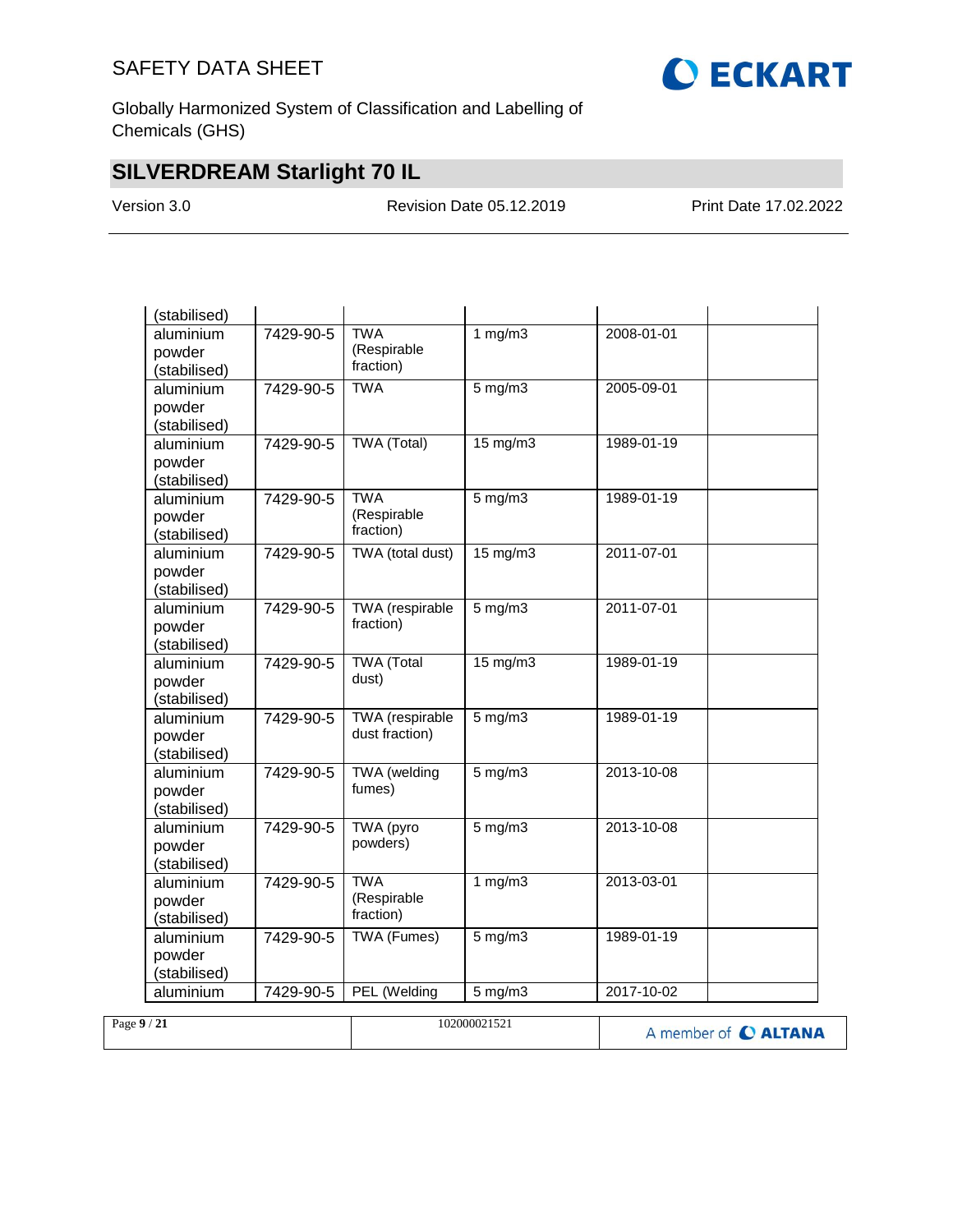

Globally Harmonized System of Classification and Labelling of Chemicals (GHS)

## **SILVERDREAM Starlight 70 IL**

Version 3.0 Revision Date 05.12.2019 Print Date 17.02.2022

| powder<br>(stabilised)              |           | fumes)                 |                        |            |  |
|-------------------------------------|-----------|------------------------|------------------------|------------|--|
| aluminium<br>powder<br>(stabilised) | 7429-90-5 | PEL (Pyro<br>powders)  | $5$ mg/m $3$           | 2017-10-02 |  |
| propan-2-ol                         | 67-63-0   | <b>TWA</b>             | 200 ppm                | 2013-03-01 |  |
| propan-2-ol                         | 67-63-0   | <b>STEL</b>            | 400 ppm                | 2013-03-01 |  |
| propan-2-ol                         | 67-63-0   | <b>TWA</b>             | 400 ppm<br>980 mg/m3   | 2013-10-08 |  |
| propan-2-ol                         | 67-63-0   | $\overline{\text{ST}}$ | 500 ppm<br>1 225 mg/m3 | 2013-10-08 |  |
| propan-2-ol                         | 67-63-0   | <b>TWA</b>             | 400 ppm<br>980 mg/m3   | 1997-08-04 |  |
| propan-2-ol                         | 67-63-0   | <b>TWA</b>             | 400 ppm<br>980 mg/m3   | 1989-01-19 |  |
| propan-2-ol                         | 67-63-0   | <b>STEL</b>            | 500 ppm<br>1 225 mg/m3 | 1989-01-19 |  |
| propan-2-ol                         | 67-63-0   | <b>PEL</b>             | 400 ppm<br>980 mg/m3   | 2014-11-26 |  |
| propan-2-ol                         | 67-63-0   | <b>STEL</b>            | 500 ppm<br>1 225 mg/m3 | 2014-11-26 |  |

### **8.2 Exposure controls**

### **Personal protective equipment**

Eye protection : Eye wash bottle with pure water

: Wear face-shield and protective suit for abnormal processing

| Page 10 / 21 | 102000021521 | A member of C ALTANA |
|--------------|--------------|----------------------|
|              |              |                      |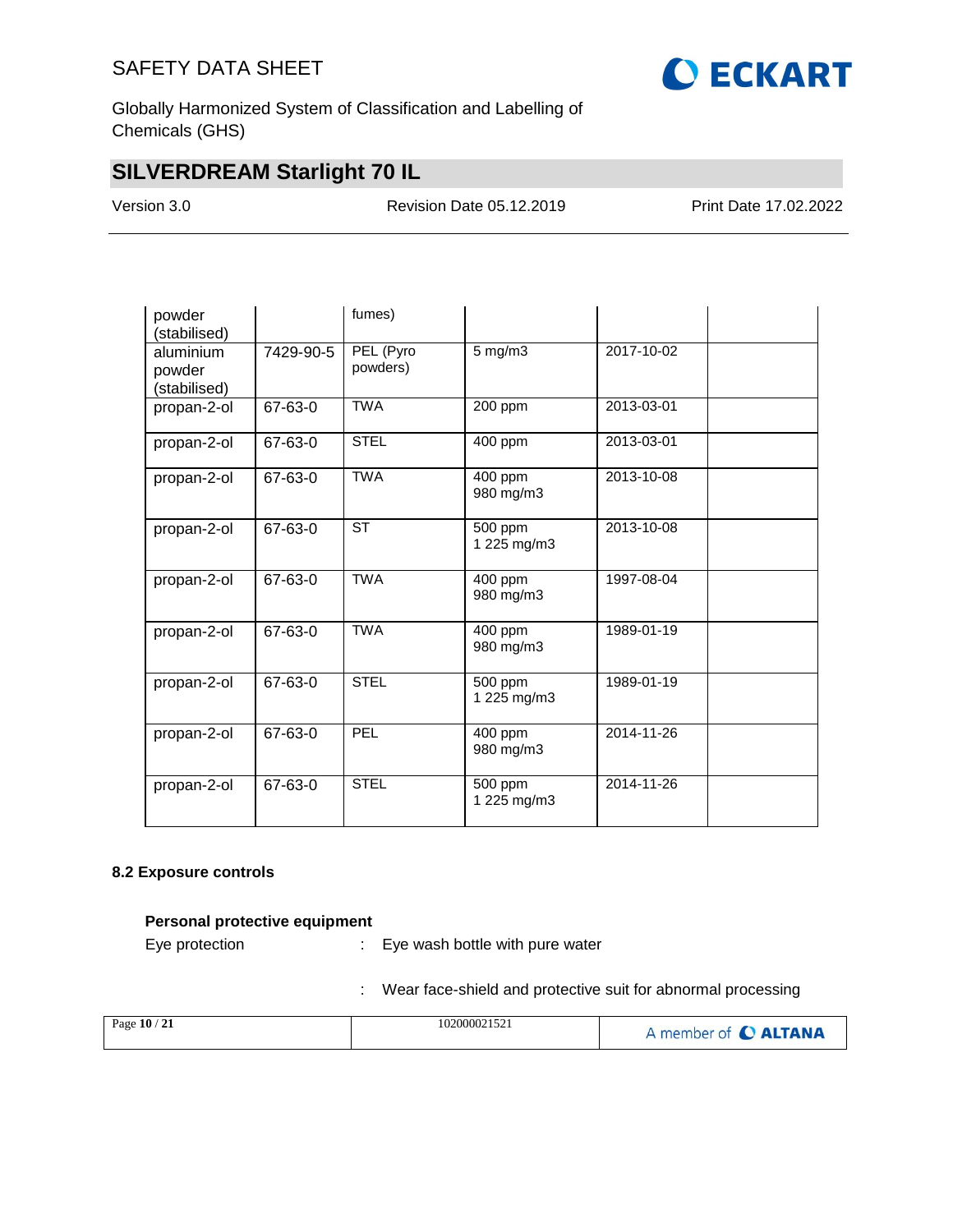Globally Harmonized System of Classification and Labelling of Chemicals (GHS)

## **SILVERDREAM Starlight 70 IL** Version 3.0 Revision Date 05.12.2019 Print Date 17.02.2022 problems. Hand protection Material : Solvent-resistant gloves (butyl-rubber) Remarks : Take note of the information given by the producer concerning permeability and break through times, and of special workplace conditions (mechanical strain, duration of contact). The exact break through time can be obtained from the protective glove producer and this has to be observed. Please observe the instructions regarding permeability and breakthrough time which are provided by the supplier of the gloves. Also take into consideration the specific local conditions under which the product is used, such as the danger of cuts, abrasion, and the contact time. Recommended preventive skin protection Skin should be washed after contact. The suitability for a specific workplace should be discussed with the producers of the protective gloves. : The suitability for a specific workplace should be discussed with the producers of the protective gloves. Skin and body protection : Long sleeved clothing Safety shoes : Choose body protection according to the amount and concentration of the dangerous substance at the work place. Respiratory protection : Use suitable breathing protection if workplace concentration requires.

**O ECKART** 

| 102000021521<br>Page 11 / 21 | A member of C ALTANA |
|------------------------------|----------------------|
|------------------------------|----------------------|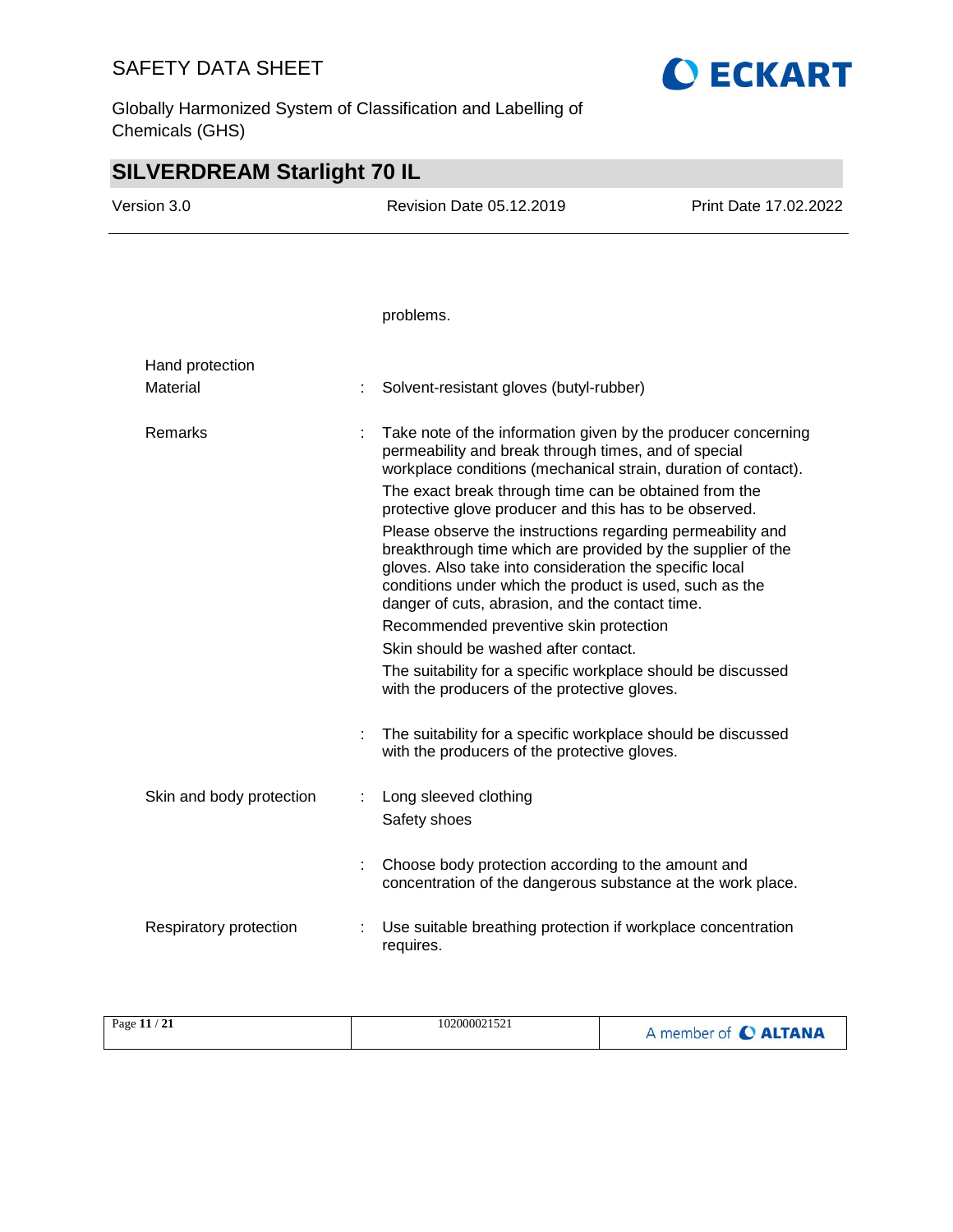Globally Harmonized System of Classification and Labelling of Chemicals (GHS)



**O ECKART** 

### **SECTION 9: Physical and chemical properties**

### **9.1 Information on basic physical and chemical properties**

| Appearance                  | : Pasty solid          |
|-----------------------------|------------------------|
| Colour                      | : silver               |
| Odour                       | : characteristic       |
| рH                          | : No data available    |
| Freezing point              | : No data available    |
| Boiling point/boiling range | : 82 $^{\circ}$ C      |
| Flash point                 | : No data available    |
| <b>Bulk density</b>         | No data available<br>٠ |
| Flammability (solid, gas)   | No data available<br>٠ |

| Page 12 / 21 | 102000021521 | A member of C ALTANA |
|--------------|--------------|----------------------|
|              |              |                      |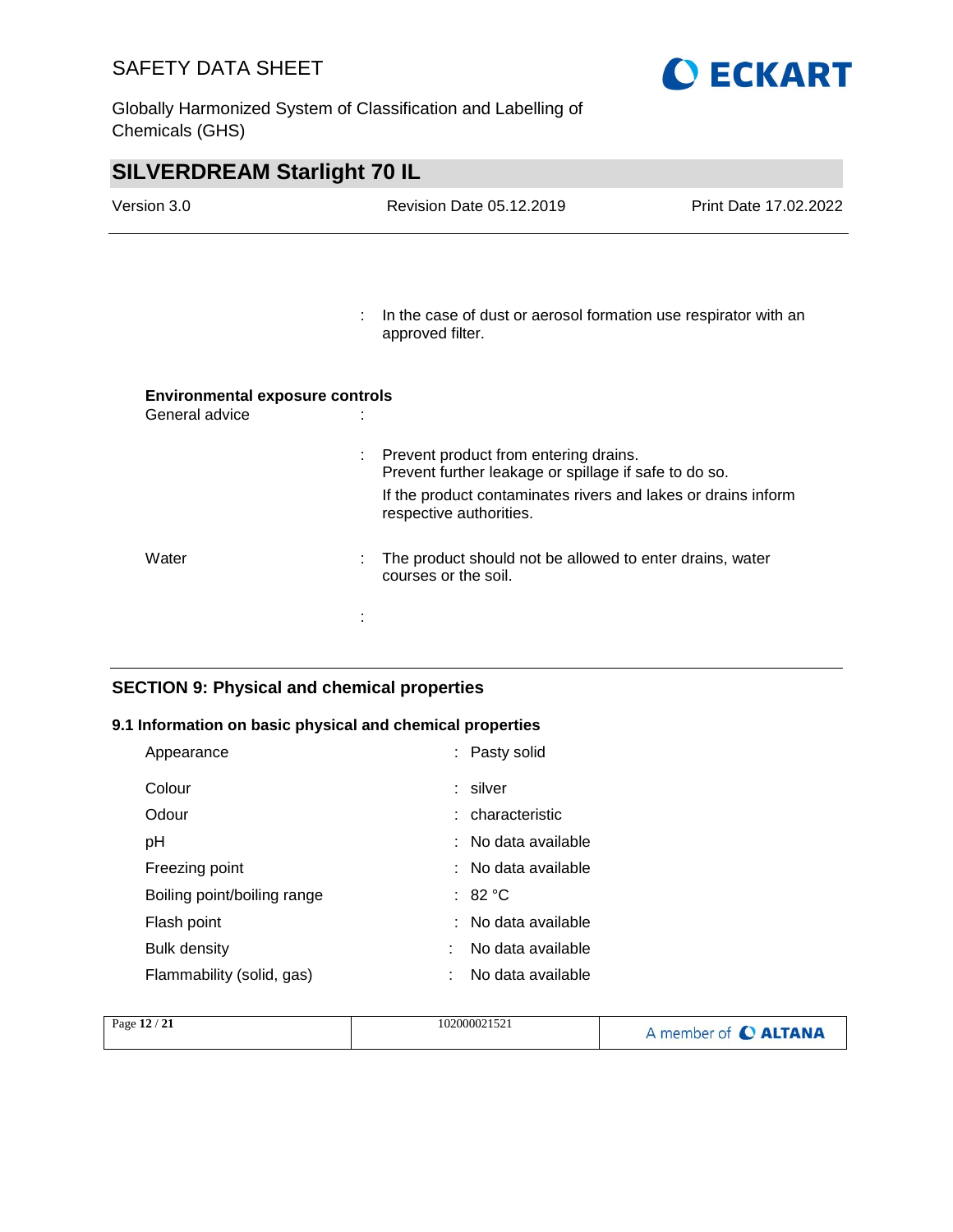Globally Harmonized System of Classification and Labelling of Chemicals (GHS)

## **SILVERDREAM Starlight 70 IL**

| Version 3.0 | <b>Revision Date 05.12.2019</b> | <b>Print Date 17.02.2022</b> |
|-------------|---------------------------------|------------------------------|
|             |                                 |                              |

| Auto-flammability                      | : not auto-flammable                                          |
|----------------------------------------|---------------------------------------------------------------|
| Upper explosion limit                  | : No data available                                           |
| Lower explosion limit                  | No data available                                             |
| Vapour pressure                        | : No data available                                           |
| Density                                | : $2,13$ g/cm3                                                |
| Water solubility                       | : No data available                                           |
| Miscibility with water                 | $:$ immiscible                                                |
| Solubility in other solvents           | : No data available                                           |
| Partition coefficient: n-octanol/water | : No data available                                           |
| Ignition temperature                   | : No data available                                           |
| Thermal decomposition                  | : No data available                                           |
| Viscosity, dynamic                     | No data available                                             |
| Viscosity, kinematic                   | No data available                                             |
| Flow time                              | No data available                                             |
| Explosive properties                   | Not explosive Vapours may form explosive<br>mixture with air. |

### **9.2 Other information**

No data available

## **SECTION 10: Stability and reactivity**

### **10.1 Reactivity**

No decomposition if stored and applied as directed.

### **10.2 Chemical stability**

No decomposition if stored and applied as directed.

### **10.3 Possibility of hazardous reactions**

| Page 13 / 21 | 102000021521 | A member of C ALTANA |
|--------------|--------------|----------------------|
|              |              |                      |

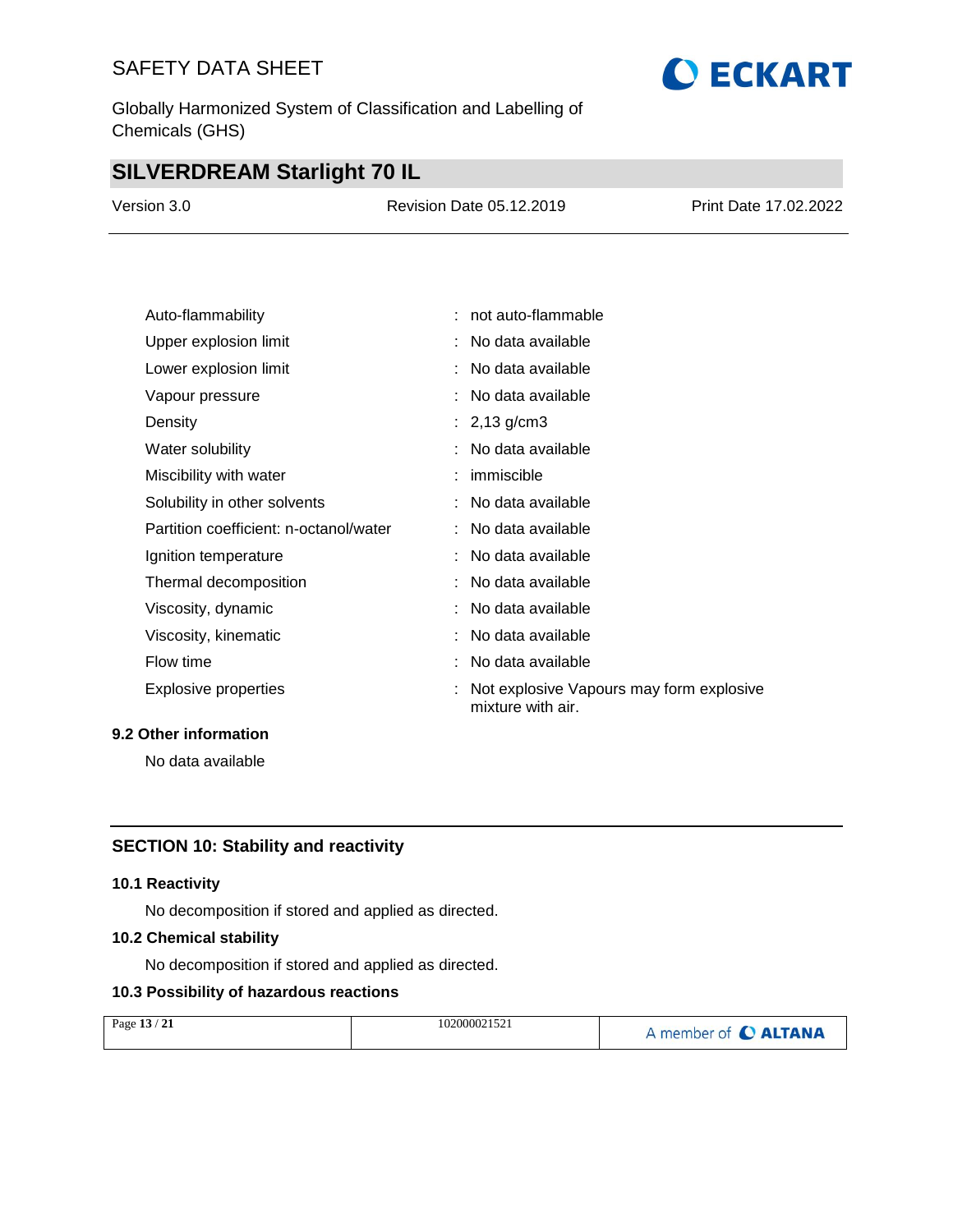Globally Harmonized System of Classification and Labelling of Chemicals (GHS)



| Hazardous reactions             | : Reacts with alkalis, acids, halogenes and oxidizing agents.<br>Contact with acids and alkalis may release hydrogen.<br>Mixture reacts slowly with water resulting in evolution of<br>hydrogen.<br>Vapours may form explosive mixture with air. |
|---------------------------------|--------------------------------------------------------------------------------------------------------------------------------------------------------------------------------------------------------------------------------------------------|
|                                 | Stable under recommended storage conditions.                                                                                                                                                                                                     |
| <b>10.4 Conditions to avoid</b> |                                                                                                                                                                                                                                                  |
| Conditions to avoid             | $\therefore$ Do not allow to dry.                                                                                                                                                                                                                |
|                                 | Heat, flames and sparks.                                                                                                                                                                                                                         |
| 10.5 Incompatible materials     |                                                                                                                                                                                                                                                  |
| Materials to avoid              | : Acids<br><b>Bases</b><br>Oxidizing agents<br>Highly halogenated compounds                                                                                                                                                                      |

### **10.6 Hazardous decomposition products**

| Hazardous decomposition<br>products | : No data available |
|-------------------------------------|---------------------|
| Other information                   | : No data available |

## **SECTION 11: Toxicological information**

### **11.1 Information on toxicological effects**

### **Acute toxicity**

### **Components:**

**propan-2-ol :**

| Page $14/21$ | 102000021521 | A member of C ALTANA |
|--------------|--------------|----------------------|
|              |              |                      |

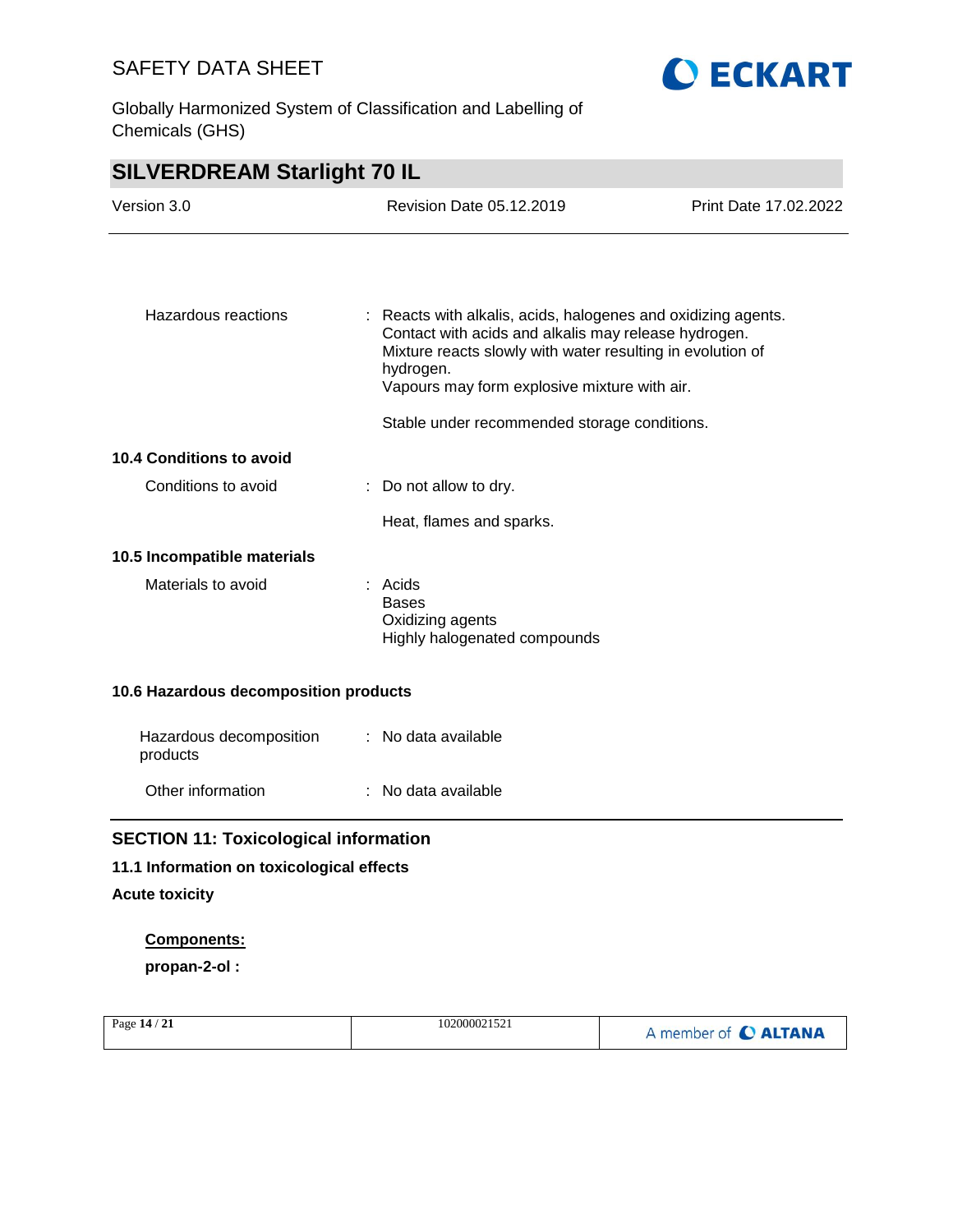Globally Harmonized System of Classification and Labelling of Chemicals (GHS)



## **SILVERDREAM Starlight 70 IL**

| Version 3.0                                       | Revision Date 05.12.2019     | Print Date 17.02.2022 |
|---------------------------------------------------|------------------------------|-----------------------|
|                                                   |                              |                       |
| Acute oral toxicity                               | : LD50 Rat: > 2 000 mg/kg    |                       |
| Acute dermal toxicity                             | : LD50 Rabbit: > 2 000 mg/kg |                       |
| <b>Skin corrosion/irritation</b>                  |                              |                       |
| <b>Product</b>                                    |                              |                       |
| May cause skin irritation in susceptible persons. |                              |                       |
| Serious eye damage/eye irritation                 |                              |                       |
| <b>Product</b>                                    |                              |                       |
| Eye irritation                                    |                              |                       |
|                                                   |                              |                       |
| Respiratory or skin sensitisation                 |                              |                       |
| No data available                                 |                              |                       |
| Carcinogenicity                                   |                              |                       |
| No data available                                 |                              |                       |
| <b>Toxicity to reproduction/fertility</b>         |                              |                       |
| No data available                                 |                              |                       |
| Reprod.Tox./Development/Teratogenicity            |                              |                       |
| No data available                                 |                              |                       |
| <b>STOT - single exposure</b>                     |                              |                       |
| No data available                                 |                              |                       |
| Page 15 / 21                                      | 102000021521                 | A member of C ALTANA  |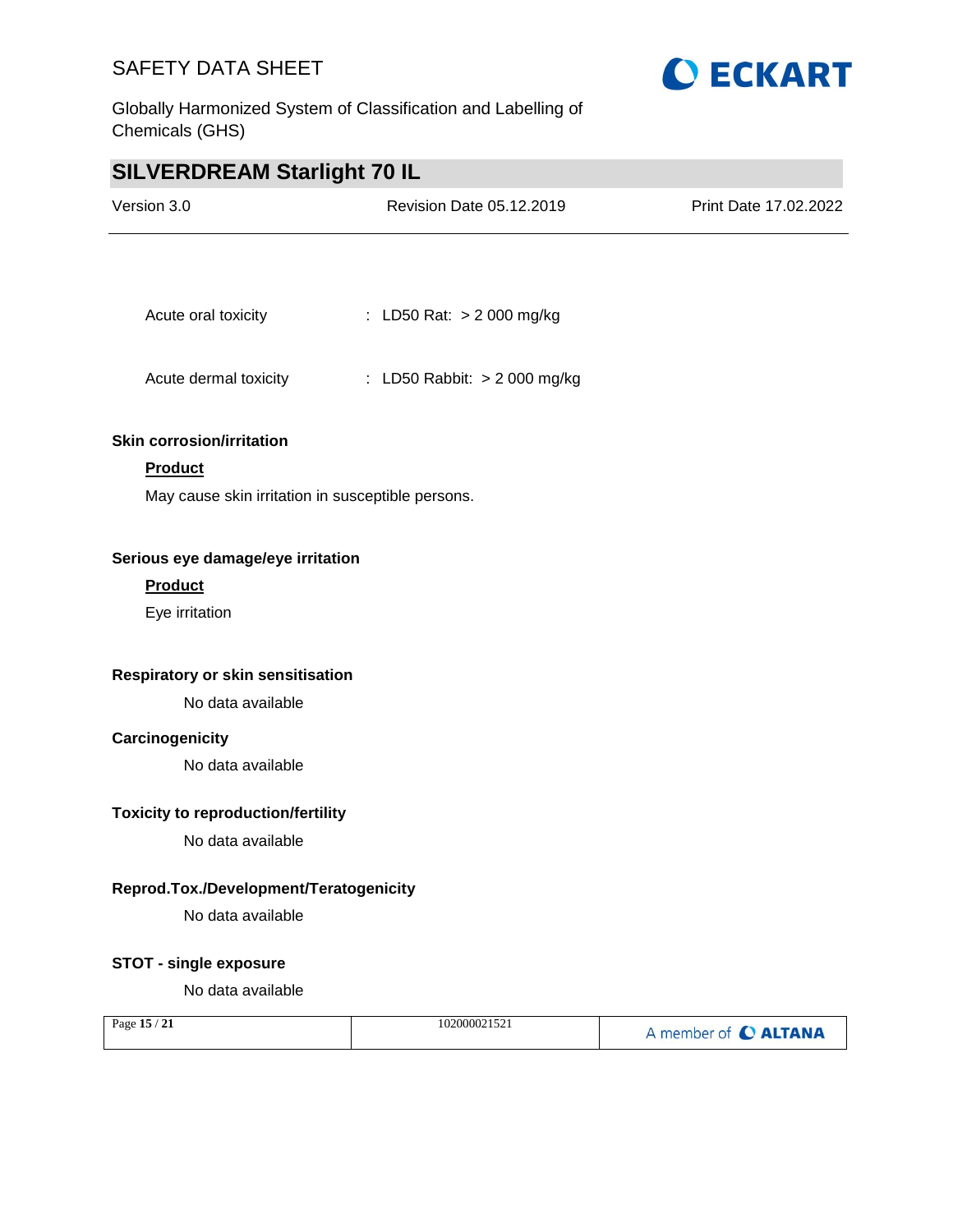Globally Harmonized System of Classification and Labelling of Chemicals (GHS)

## **SILVERDREAM Starlight 70 IL**

Version 3.0 Revision Date 05.12.2019 Print Date 17.02.2022

### **STOT - repeated exposure**

No data available

### **Aspiration toxicity**

No data available

### **Further information**

### **Product**

Symptoms of overexposure may be headache, dizziness, tiredness, nausea and vomiting., Concentrations substantially above the TLV value may cause narcotic effects., Solvents may degrease the skin.

### **SECTION 12: Ecological information**

### **12.1 Toxicity**

No data available

### **12.2 Persistence and degradability**

No data available

### **12.3 Bioaccumulative potential**

No data available

### **12.4 Mobility in soil**

### No data available

| Page $16/21$ | 102000021521 | A member of C ALTANA |
|--------------|--------------|----------------------|
|--------------|--------------|----------------------|

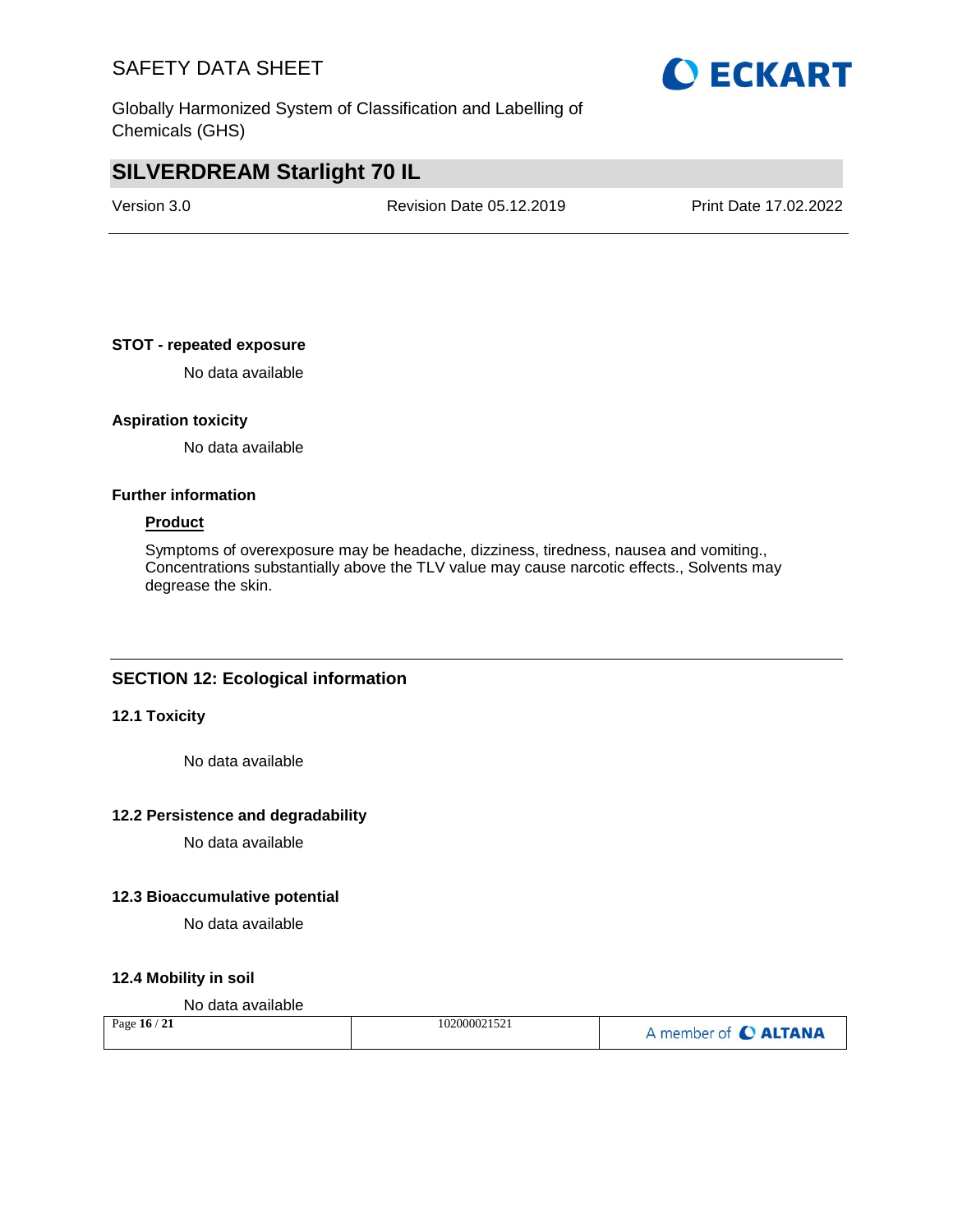Globally Harmonized System of Classification and Labelling of Chemicals (GHS)

# **O ECKART**

## **SILVERDREAM Starlight 70 IL**

Version 3.0 Revision Date 05.12.2019 Print Date 17.02.2022

### **12.5 Results of PBT and vPvB assessment**

No data available

### **12.6 Other adverse effects**

### **Product:**

| Additional ecological | : No data available |
|-----------------------|---------------------|
| information           |                     |

### **SECTION 13: Disposal considerations**

### **13.1 Waste treatment methods**

| Product                | : Do not dispose of waste into sewer.<br>Do not contaminate ponds, waterways or ditches with<br>chemical or used container.<br>Send to a licensed waste management company.<br>In accordance with local and national regulations. |
|------------------------|-----------------------------------------------------------------------------------------------------------------------------------------------------------------------------------------------------------------------------------|
| Contaminated packaging | : Empty remaining contents.<br>Dispose of as unused product.<br>Do not re-use empty containers.<br>Do not burn, or use a cutting torch on, the empty drum.<br>In accordance with local and national regulations.                  |

### **SECTION 14: Transport information**

### **14.1 UN number**

| Page 17 / 21 | 102000021521 | A member of C ALTANA |
|--------------|--------------|----------------------|
|--------------|--------------|----------------------|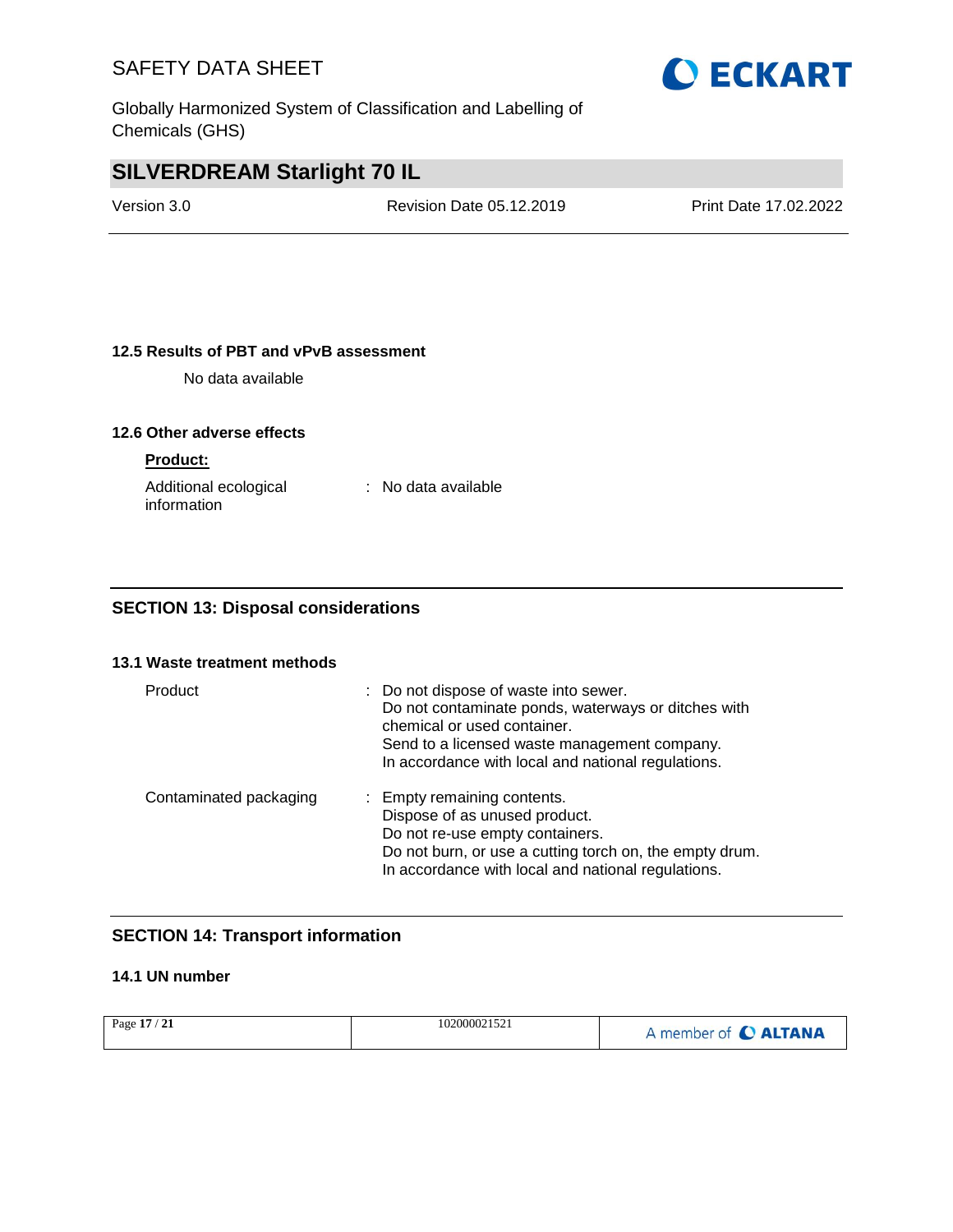

Globally Harmonized System of Classification and Labelling of Chemicals (GHS)

| <b>SILVERDREAM Starlight 70 IL</b>  |  |                                     |                       |
|-------------------------------------|--|-------------------------------------|-----------------------|
| Version 3.0                         |  | Revision Date 05.12.2019            | Print Date 17.02.2022 |
|                                     |  |                                     |                       |
|                                     |  |                                     |                       |
| <b>ADR</b>                          |  | : 1325                              |                       |
| <b>TDG</b>                          |  | 1325                                |                       |
| <b>CFR</b>                          |  | : 1325                              |                       |
| <b>IMDG</b>                         |  | 1325                                |                       |
| <b>IATA</b>                         |  | 1325                                |                       |
| 14.2 Proper shipping name           |  |                                     |                       |
| <b>ADR</b>                          |  | : FLAMMABLE SOLID, ORGANIC, N.O.S.  |                       |
|                                     |  | (Aluminium pigment paste)           |                       |
| <b>TDG</b>                          |  | : FLAMMABLE SOLID, ORGANIC, N.O.S.  |                       |
|                                     |  | (Aluminium pigment paste)           |                       |
| <b>CFR</b>                          |  | : FLAMMABLE SOLIDS, ORGANIC, N.O.S. |                       |
|                                     |  | (Aluminum pigment paste)            |                       |
| <b>IMDG</b>                         |  | : FLAMMABLE SOLID, ORGANIC, N.O.S.  |                       |
|                                     |  | (,Aluminium pigment paste)          |                       |
| <b>IATA</b>                         |  | : FLAMMABLE SOLID, ORGANIC, N.O.S.  |                       |
|                                     |  | (Aluminium pigment paste)           |                       |
| 14.3 Transport hazard class         |  |                                     |                       |
| <b>ADR</b>                          |  | : 4.1                               |                       |
| <b>TDG</b>                          |  | : 4.1                               |                       |
| <b>CFR</b>                          |  | : 4.1                               |                       |
| <b>IMDG</b>                         |  | : 4.1                               |                       |
| <b>IATA</b>                         |  | : 4.1                               |                       |
| 14.4 Packing group                  |  |                                     |                       |
| <b>ADR</b>                          |  |                                     |                       |
| Packaging group                     |  | $\mathbb{R}^n$                      |                       |
| <b>Classification Code</b>          |  | $\therefore$ F1                     |                       |
| <b>Hazard Identification Number</b> |  | $\therefore$ 40                     |                       |
| Page 18 / 21                        |  | 102000021521                        | A member of C ALTANA  |
|                                     |  |                                     |                       |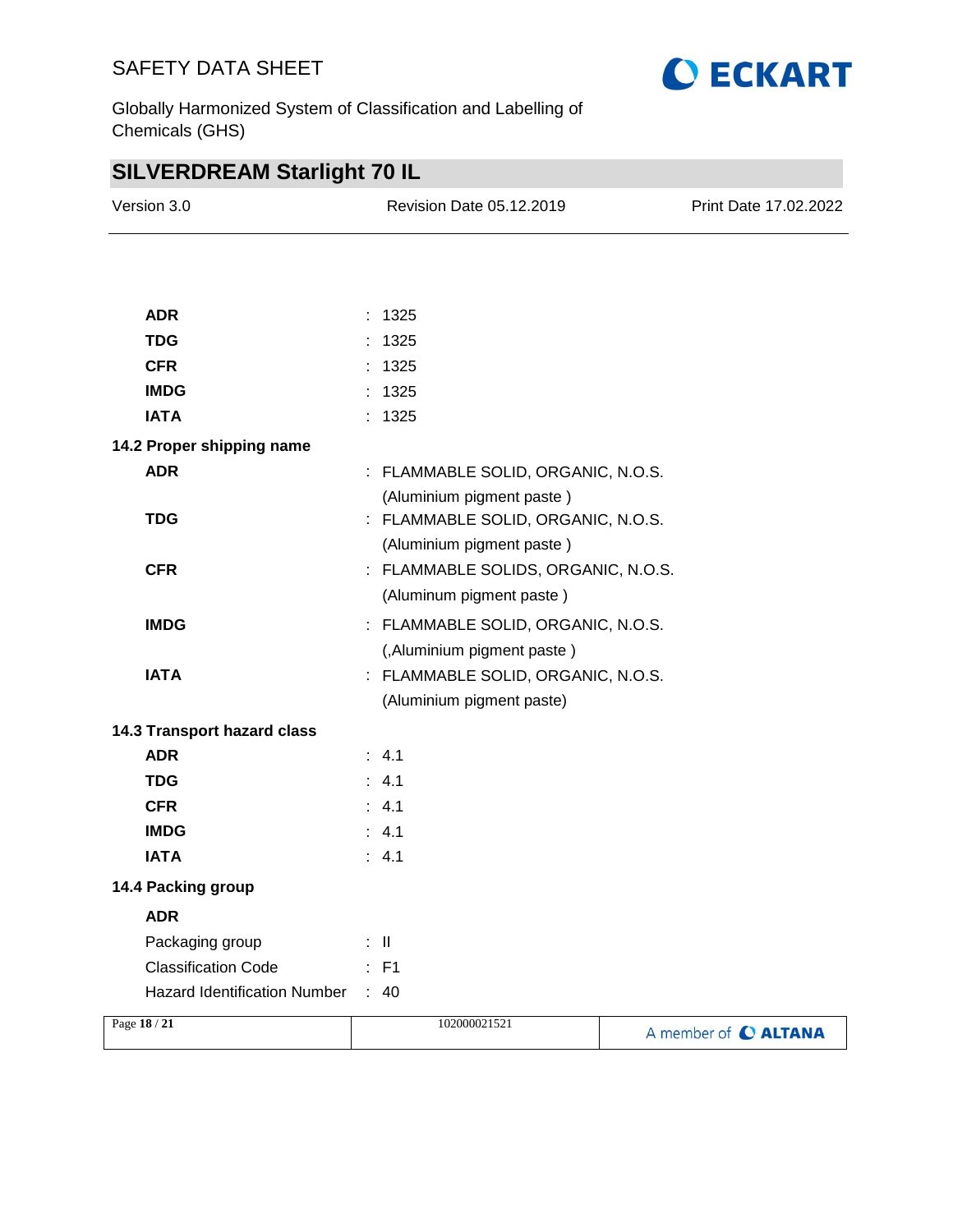

Globally Harmonized System of Classification and Labelling of Chemicals (GHS)

## **SILVERDREAM Starlight 70 IL**

| Version 3.0 | <b>Revision Date 05.12.2019</b> | <b>Print Date 17.02.2022</b> |
|-------------|---------------------------------|------------------------------|
|             |                                 |                              |

| Labels                                      | : 4.1        |
|---------------------------------------------|--------------|
| Tunnel restriction code                     | $\colon$ (E) |
| <b>TDG</b>                                  |              |
| Packaging group                             | : II         |
| Labels                                      | : 4.1        |
| <b>CFR</b>                                  |              |
| Packaging group                             | : II         |
| Labels                                      | : 4.1        |
| <b>IMDG</b>                                 |              |
| Packaging group                             | : II         |
| Labels                                      | : 4.1        |
| <b>EmS Number</b>                           | : F-G, S-G   |
| <b>IATA</b>                                 |              |
| Packing instruction (cargo<br>aircraft)     | : 448        |
| Packing instruction<br>(passenger aircraft) | : 445        |
| Packing instruction (LQ)                    | : Y441       |
| Packaging group                             | Ш            |
| Labels                                      | : 4.1        |
| <b>14.5 Environmental hazards</b>           |              |

**IMDG** :

### **14.6 Special precautions for user**

### **IMDG Code- segregation group:**

**:** IMDG Code segregation group 15 - Powdered metals

| Page 19 / 21 | 102000021521 | A member of C ALTANA |
|--------------|--------------|----------------------|
|              |              |                      |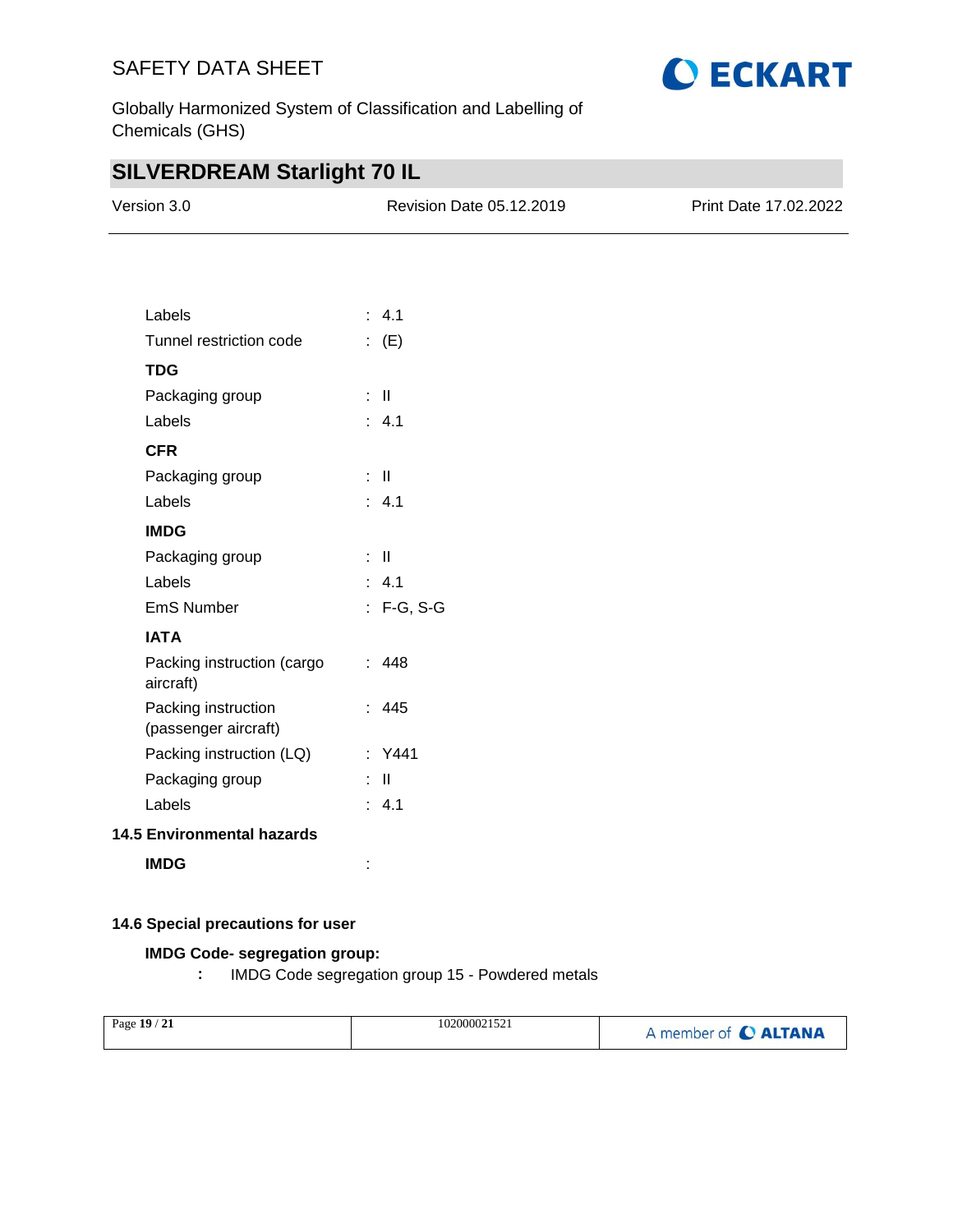Globally Harmonized System of Classification and Labelling of Chemicals (GHS)

## **SILVERDREAM Starlight 70 IL**

Version 3.0 Revision Date 05.12.2019 Print Date 17.02.2022

### **14.7 Transport in bulk according to Annex II of MARPOL 73/78 and the IBC Code**

No data available

### **SECTION 15: Regulatory information**

### **15.1 Safety, health and environmental regulations/legislation specific for the substance or mixture**

| REACH - Candidate List of Substances of Very High<br>Concern for Authorisation (Article 59). | $:$ Not applicable |
|----------------------------------------------------------------------------------------------|--------------------|
| Regulation (EC) No 1005/2009 on substances that<br>deplete the ozone layer                   | $:$ Not applicable |
| Regulation (EC) No 850/2004 on persistent organic<br>pollutants                              | $:$ Not applicable |

### **15.2 Chemical safety assessment**

No data available

### **SECTION 16: Other information**

### **Full text of H-Statements**

| H <sub>225</sub>  | : Highly flammable liquid and vapour.  |
|-------------------|----------------------------------------|
| H <sub>228</sub>  | : Flammable solid.                     |
| H <sub>303</sub>  | : May be harmful if swallowed.         |
| H313              | : May be harmful in contact with skin. |
| H <sub>3</sub> 19 | : Causes serious eye irritation.       |
| H336              | : May cause drowsiness or dizziness.   |

| Page 20 / 21 | 102000021521 | A member of C ALTANA |
|--------------|--------------|----------------------|
|--------------|--------------|----------------------|